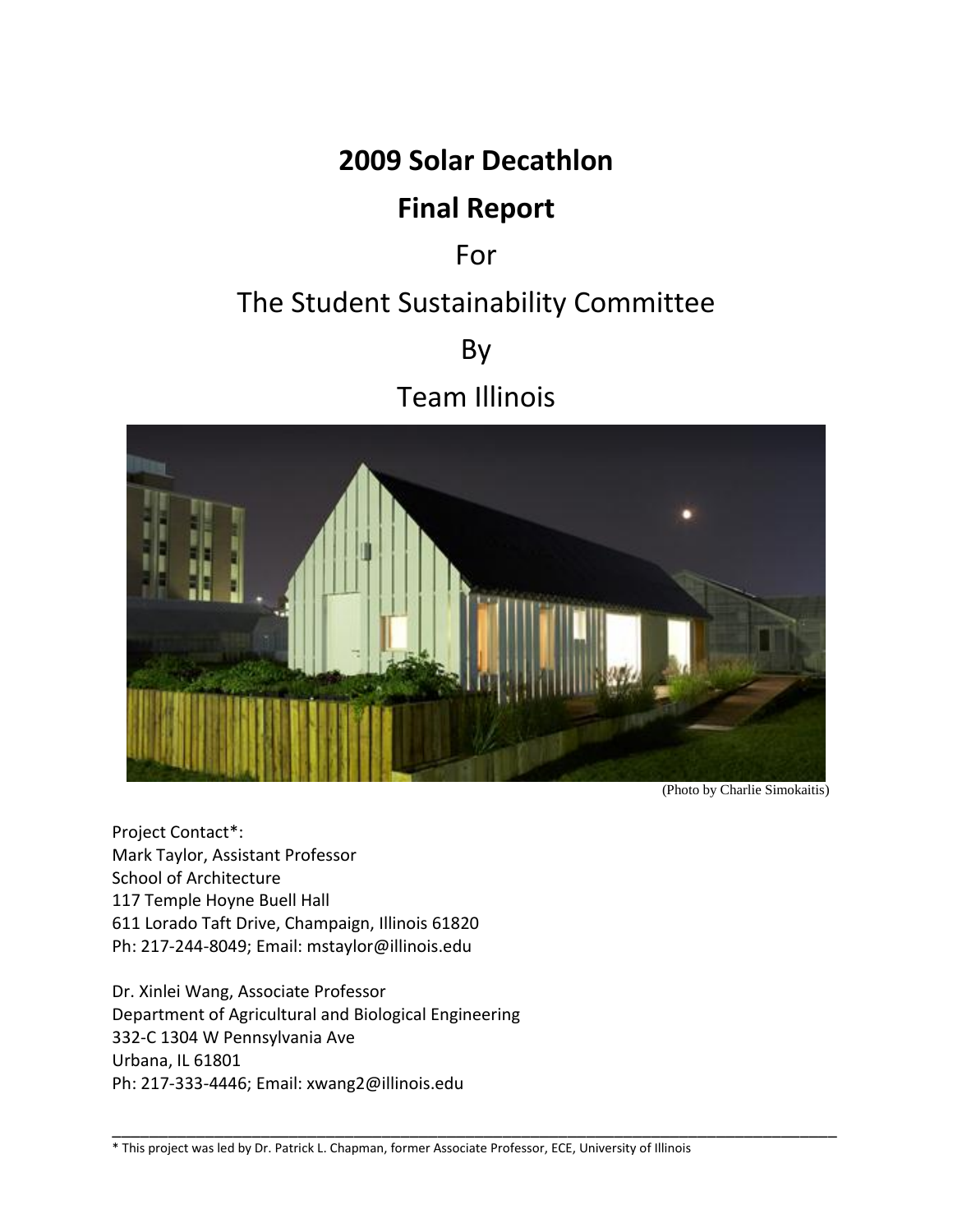## <span id="page-1-0"></span>**TABLE OF CONTENTS**

| $\mathbf{L}$ |  |
|--------------|--|
| II.          |  |
|              |  |
|              |  |
|              |  |
|              |  |
| III.         |  |
| IV.          |  |
| V.           |  |
|              |  |
|              |  |
|              |  |
|              |  |
|              |  |
| VI.          |  |
| VII.         |  |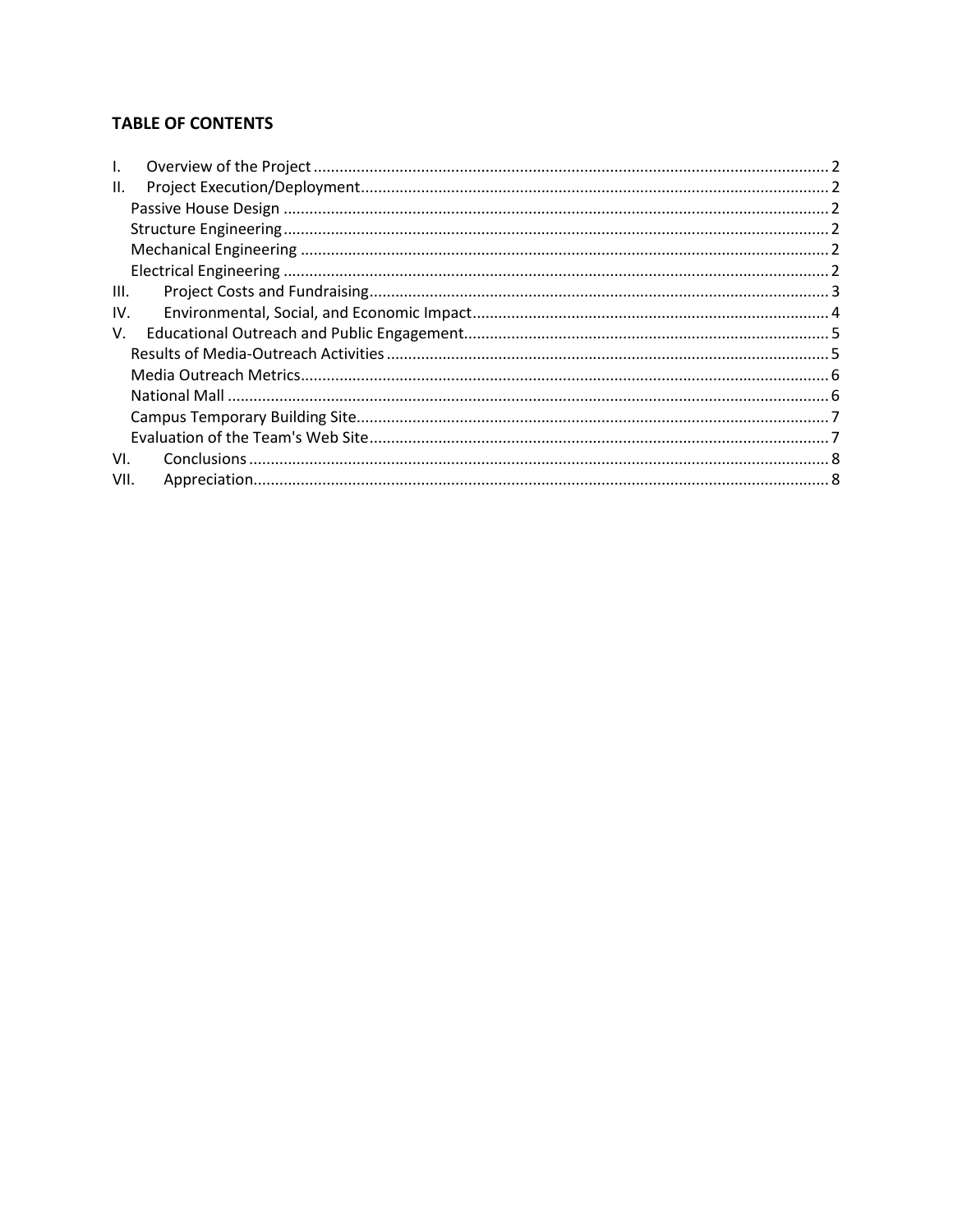## **I. Overview of the Project**

The Solar Decathlon is a prestigious biennial competition sponsored by the U.S. Department of Energy (DOE) and the National Renewable Energy Laboratory (NREL). Only twenty teams of college and university students are selected from around the world in each competition. Each student team designs, builds and operates an energy efficient, solar-powered home for this competition. Teams are required to meet specific criteria, demonstrating their ability to design and build an innovative, entirely solar-powered, 900-square-foot home from scratch. Each house must produce enough electricity and hot water to perform all the functions of a home. The house were judged in ten specific areas of competition: *Architecture, Market Viability, Engineering, Communications, Comfort Zone, Hot Water, Appliances, Lighting, Net Metering and Home Entertainment*. The Solar Decathlon provides an exceptional opportunity for students across many disciplines including architecture, engineering, business, landscape and industrial design to interact with a team composed of members from many Colleges (ACES, Business, Engineering, FFA and Media). The Solar Decathlon is a highly publicized national event. The 10-day showcase of each team's design, on the national mall in Washington D.C., is a highly visible event that advocates public education and research advancement for solar energy, home systems efficiency, and green building design and construction. In the 2009 competition, there were over 300,000 people, including many congressmen, who toured and learned about the houses, and millions were exposed via internet, TV and radio. In addition to the great learning experiences for hundreds of students involved in this unique multidisciplinary project, it is also a great opportunity to promote University of Illinois and highlight the achievements at Illinois in national media. The Illinois team won the 2nd place in the 2009 competition and was featured in many media including the Big Ten Network. In addition, the Illinois team earned top honors in three contests (Appliances, Hot Water, and Home Entertainment). Former Chancellor Herman wrote in his letter of congratulations to the team: "*Finishing in the top two among the very best in the nation and Europe is an achievement that has made the entire Illinois family proud. … The creativity and hard work you each contributed to this effort shows how the interdisciplinary approach at Illinois can lead to amazing accomplishment*."



Figure 1. The Illinois team won the 2nd place in the 2009 Solar Decathlon Competition, National Mall, Washington DC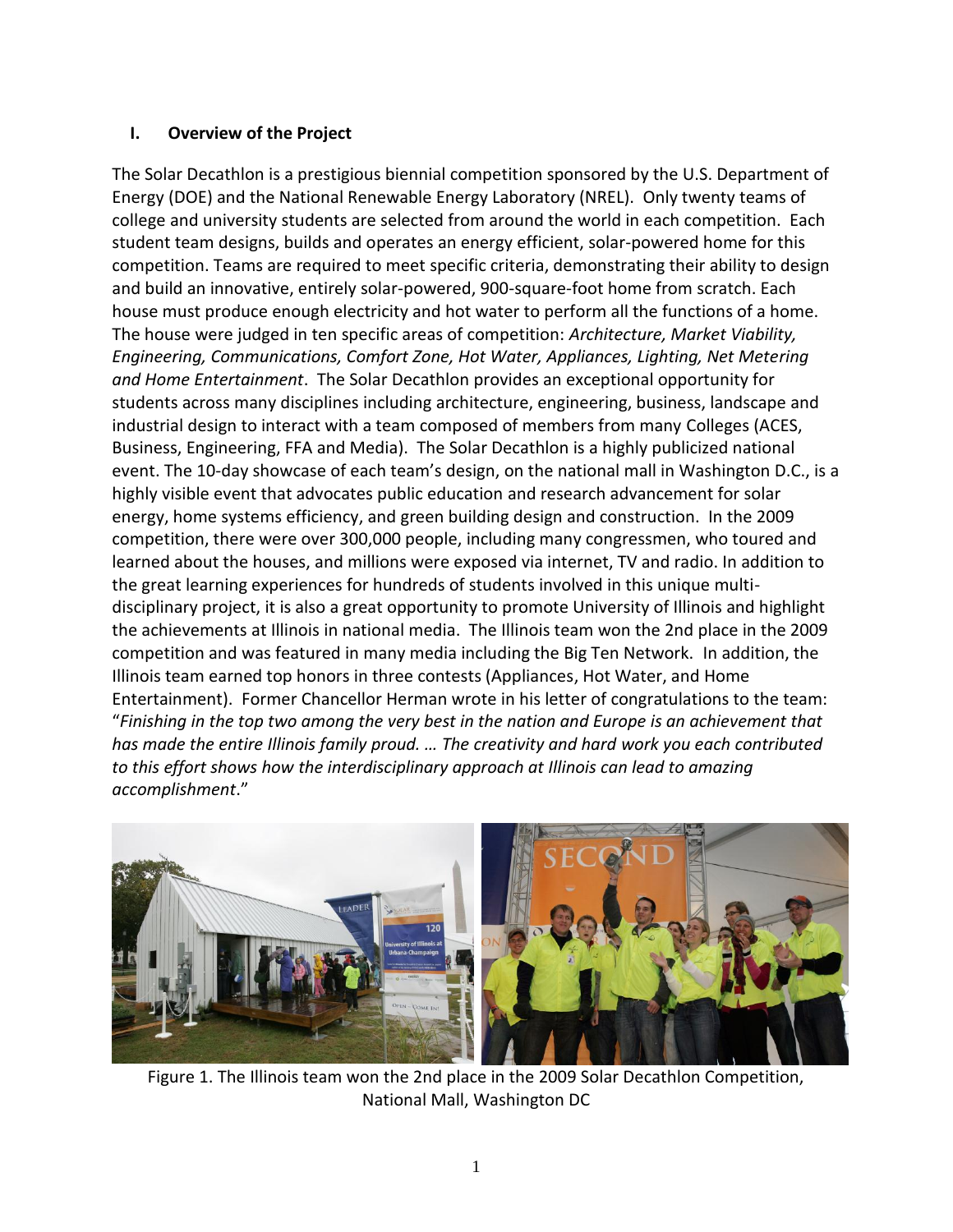#### <span id="page-3-0"></span>**II. Project Execution/Deployment**

The SD09 team involved more than a hundred students over two years, and faculty members from at least six different academic departments. The SD09 team developed a vernacular house that took advantage of locally reclaimed materials and was designed and met Passive House Standards. This house proved that it was possible to integrate new technology with traditional building methods and materials.

#### <span id="page-3-1"></span>*Passive House Design*

The Gable Home was designed to meet Passive House standards, a rigorous performance evaluation that requires optimal performance and environmentally sensitive design. The house is highly insulated and incorporates advanced window design and installation technology. Such specifications reduce air infiltrations significantly and help the home act like a thermos, maintaining a comfortable, consistent indoor temperature. High-quality, energy-efficient window and door systems were required in order to meet Passive House standards and achieve certification. All windows and doors were generously donated by Optiwin. The window systems were designed to meet Passive House standards and have an approximate U value of 0.15 Btu/h·ft²·°F

## <span id="page-3-2"></span>*Structure Engineering*

The structural frame of Gable Home is made of 3/4" laminated bamboo framing elements. The laminated bamboo was generously donated by Lamboo Inc. Lamboo offers 10 times the strength of typical framing wood and in this application, the minimal thickness significantly reduced thermal bridging, which helped us achieve the energy efficiency required for Passive House certification.

## <span id="page-3-3"></span>*Mechanical Engineering*

The mechanical systems are located in a loft above the bathroom. From this location, the mechanical system supplies fresh, conditioned air into the spaces and returns exhaust air to the exterior of the building. The mechanical system is a compact HVAC system which combines a number of heating and cooling tasks for greater energy efficiency

## <span id="page-3-4"></span>*Electrical Engineering*

The solar photovoltaic (PV) power system is designed from both a power generation and an aesthetic standpoint. A minimal design would ensure that the PV system supplied all the energy needs of house, but with minimal upfront cost. The team preferred to blend the PV system into the building design without sacrifice of architectural objectives. The solar array is placed at nearly the optimal angle for solar harvest, fills the southern roof space, and provides far more than enough power to balance the building energy.

The house was completed on the University of Illinois campus and open to sponsors and the general public in September 2009 before transporting to the National Mall, Washington D.C. for 2009 Solar Decathlon. In fall 2009 the house was set in its final location south of the I Hotel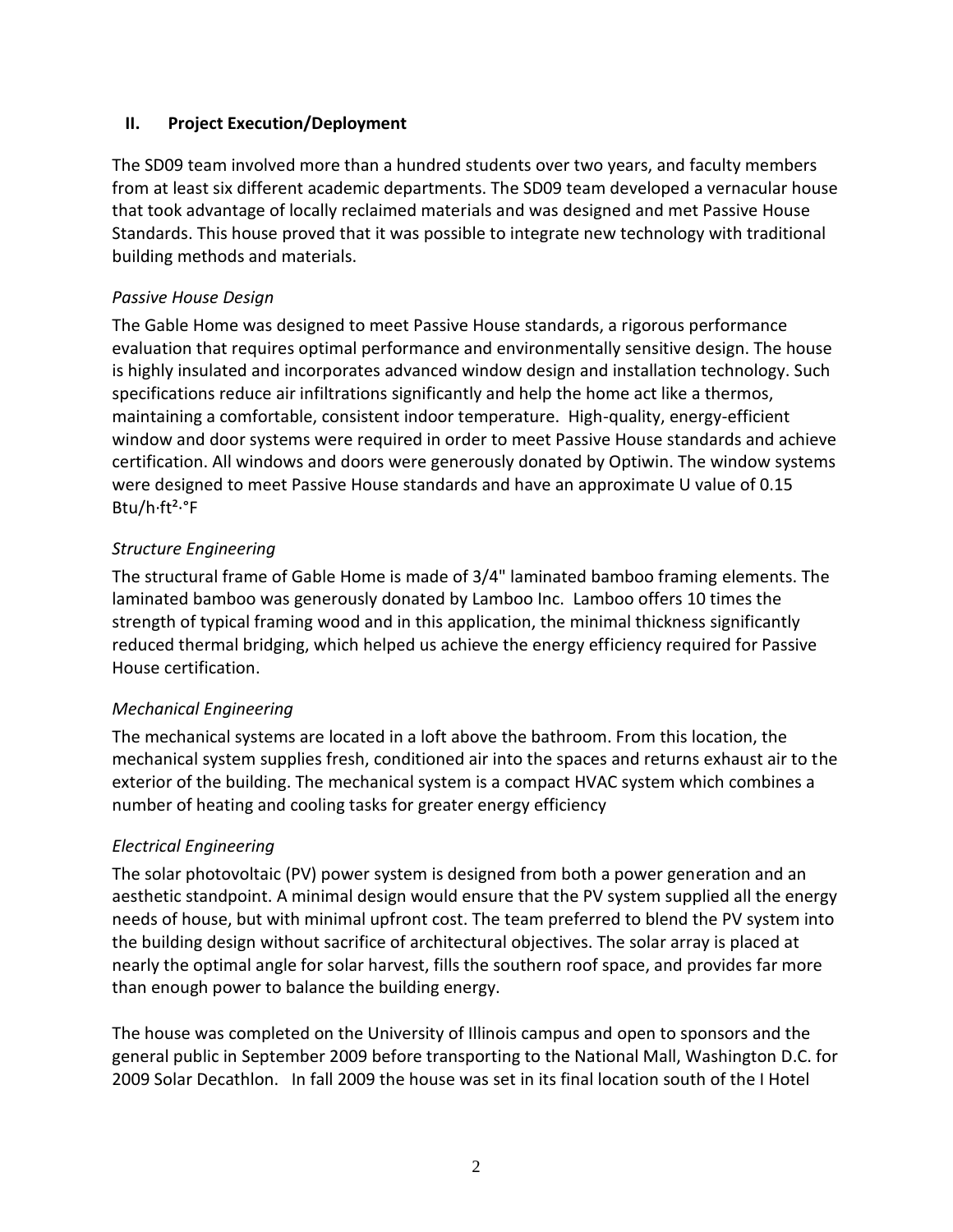and Conference Center, 1902 S. 1st Street, Champaign, Illinois, where it has been used as an educational tool for classes in architecture and engineering.



Figure 2. 2009 Solar Decathlon Gable Home located in the south of the I Hotel and Conference Center, 1902 S. 1st Street, Champaign, Illinois

## <span id="page-4-0"></span>**III. Project Costs and Fundraising**

The Illinois team approached fundraising for the Solar Decathlon house with a holistic perspective, recognizing the need for large sponsors and donors but also focusing on small material donations and product providers throughout the process. We began the competition with an initial rough budget of \$650,000 including all purchases, student labor, management, transportation and competition expenditures.

With regard to contributions, the team initially received support from the DOE for \$100,000, and the Illinois Clean Energy Community Foundation for \$200,000. This provided us with substantial initial funding to begin design, manufacturing and purchasing. We then completed multiple grant applications and requests and obtained approximately \$55,000 from the Illinois Student Sustainability Committee, \$60,000 from the Grainger foundation and around \$80,000 in in-kind tuition and stipend support from various university departments. This included the ability to use facilities, work with professors and utilize graduate student's research. The remainder of our fundraising was contributions (cash or in‐kind) from over 80 companies. From small donations covering only a single item to whole systems or support, we found numerous companies to be extremely generous with regard to their time, commitment, and donations. In total, we received over \$100,000 of in‐kind contributions including a designer kitchen from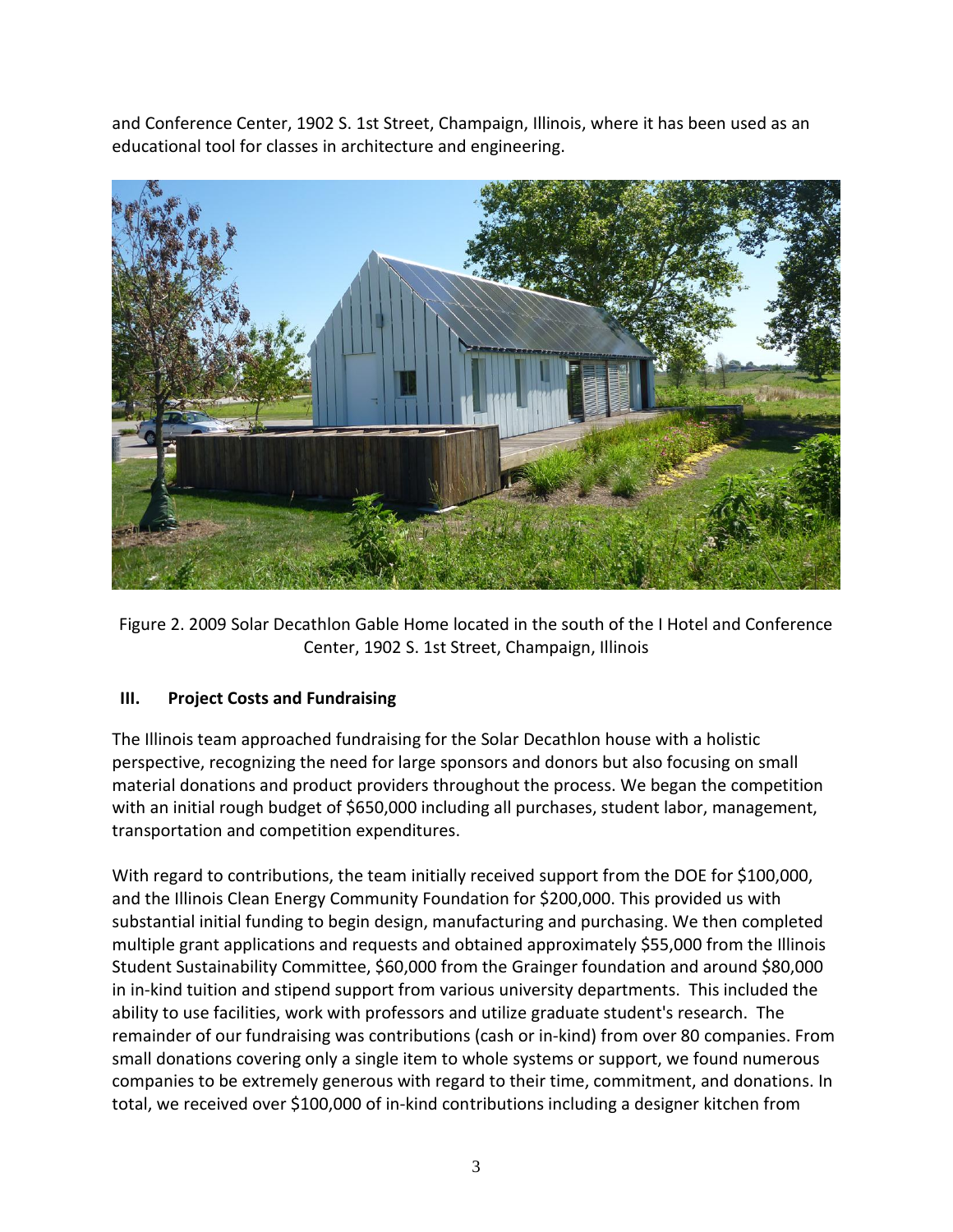Valcucine, appliances, all interior furnishings from CB2, exterior clips for the solar panels, wood sheathing, flooring, structural members, lighting, insulation, windows, mechanical systems and marketing materials. The results of the fundraising efforts are shown in Table 1.

| Department of Energy                         | 100,000.00 |
|----------------------------------------------|------------|
| Illinois Clean Energy Community Foundation   | 200,000.00 |
| <b>Student Sustainability Committee</b>      | 55,000.00  |
| <b>Internal Campus Support</b>               | 140,000.00 |
| Cash and In-kind Donations over 80 companies | 100,000.00 |
| <b>Total</b>                                 | 595,000.00 |

**Table 1. Fundraising Results**

The total expenditure for the project is approximately \$657,000. The final large contribution that we believed that we had secured was approximately \$80,000 from the Chancellor's Office and the Office of Sustainability on campus but this fell through near the end of the competition, leaving a budget gap of approximately \$62,000 for the Illinois Solar Decathlon project, which was resolved with the contribution from the Department of Electrical & Computer Engineering, University Of Illinois.

## <span id="page-5-0"></span>**IV. Environmental, Social, and Economic Impact**

The University of Illinois Solar Decathlon team adhered to three basic tenets for the 2009 U.S. Department of Energy's Solar Decathlon with a balance between sustainability and cost effectiveness:

- Compose an environmentally responsible design attitude that assesses the design resource's impact, maintaining a holistic approach.
- Maintain an aesthetically pleasing and economically feasible design that is appealing, marketable and affordable to the public.
- Maintain the highest standards of energy efficiency with a synergism among the parts to optimize the whole. Conceptually, this stresses conservation more than production.

The Gable home was designed to meet Passive House standards set by the Passive House Institute US, a very well-insulated, virtually air-tight building that is primarily heated by passive solar gain and by internal gains from people, appliances, etc. It is constructed largely from recycled, reclaimed wood and engineered bamboo and is outfitted with a rooftop array of solar panels. The PV arrays are generating approximately 13,000 kWh electricity per year from sun without emission.

The environmental and social impact of this project includes education of participants and visitors on the benefits of energy efficiency, renewable energy and green building technologies; raising public awareness of these practices; encouraging research, development and marketability of solar energy technologies; fostering educational cooperation among students and institutions; promoting an integrated, "whole building design" approach to new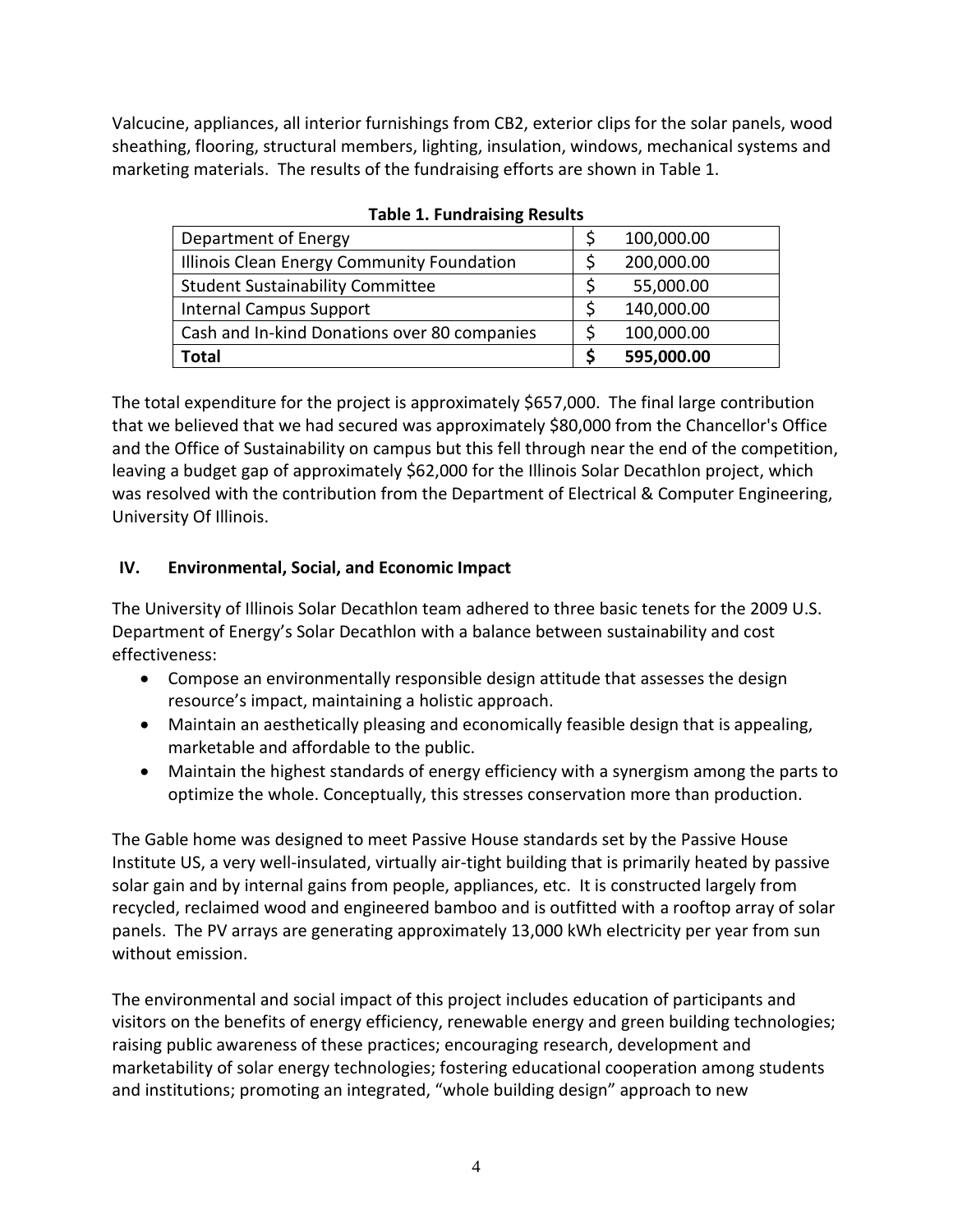construction; and demonstrating the potential of zero-energy homes, which produce as much energy from renewable sources such as the sun and wind, as they consume.

## <span id="page-6-0"></span>**V. Educational Outreach and Public Engagement**

<span id="page-6-1"></span>*Results of Media*‐*Outreach Activities Media Outreach Instances in Chronological Order* News Bureau of the University of Illinois – Feb. 5, 2008 ABC7.com Green Content – Oct. 30, 2008 ECE Headline News – Feb. 6, 2009 Engineering at Illinois: News – Feb. 11, 2009 WILL AM580 News Headlines – June 15, 2009 WCIA – 3 News *Morning Show* – June 16, 2009 Champaign News Gazette – June 16, 2009 – FRONT PAGE Daily Illini – June 17, 2009 Texas Instruments Press Release – June 18, 2009 ECE Headline News – Aug. 26, 2009 WICD ABC News Channel 15 – Sept. 10, 2009 Environmental Almanac Blog – Sept. 10, 2009 WILL AM580 Headlines – Sept. 11, 2009 Daily Illini – Sept 22, 2009 WCIA – Sept. 23, 2009 ECE Headline News – Oct. 6, 2009 CNET News – October 10, 2009 LA Times – Oct. 13, 2009 Chicago Tribune – Oct. 14, 2009 Eco Home ‐ Oct. 15, 2009 Get Energy Smart Now – Oct. 15, 2009 Jetson Green – Oct. 15, 2009 ABC7.com Green Content – Oct. 16, 2009 Builder – Oct. 16, 2009 Huffington Post – Oct. 16, 2009 Inhabitat – Oct. 16, 2009 Reuters – Oct. 16, 2009 ABC Channel 7 Chicago – Oct. 16, 2009 News Bureau – University of Illinois – Oct. 16, 2009 Champaign News Gazette – Oct. 17, 2009 Washington City Paper – Oct. 20, 2009 AirTap Release – Oct. 22, 2009

The proceeding list describes a large portion of the media outreach activities achieved by the 2009 University of Illinois Solar Decathlon Team. Two large contributions not listed above are the BigTEN Network and Planet Green. They were not listed because their contributions have not yet manifest. The BigTEN is now under the process of editing video material accumulated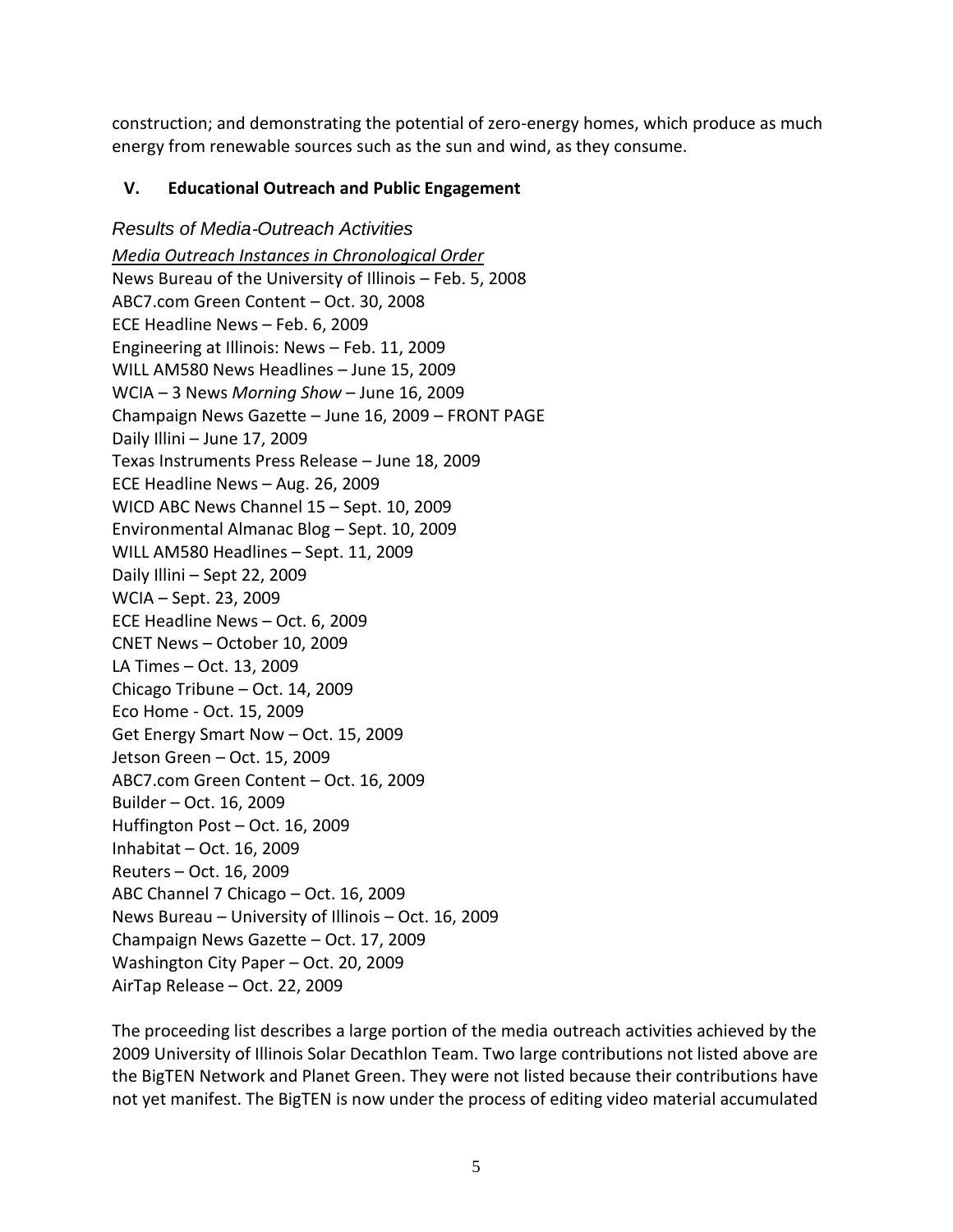over the entirety of our project to debut as a documentary on the BigTEN network on April. Driverworks LLC is currently producing a promo for Planet Green that features our house in a new series called "Mind of the Designer." Each of these media activities have enormous potential to reach a large populace.

#### <span id="page-7-0"></span>*Media Outreach Metrics*

Listed below are data related to the metrics of various selected media groups as they pertain to the University of Illinois' Solar Decathlon Project. Chicago Tribune – Average 465,000 daily distributed copies LA Times – Average 919,366 daily distributed copies [latimes.com] Huffington Post – 4.5 millions unique viewers in September [comscore.com] Champaign News Gazette – Average 98,735 daily distributed copies [powereporting.com] BigTEN Network – Available in over 70 million households Planet Green – Available in over 50 million households [corporate.discovery.com]

The data represented above shows a small sampling of the magnitude of our communication efforts. On top of these media outreach activities, students have volunteered their time to reach out to the local Champaign/Urbana community through various events and organizations. For instance, the Engineering Open House, held by the University of Illinois annually, draws thousands of prospective engineering students to campus. Our team continues to set up desks and pass along fliers during each of these events to promote interest in the project. Students have also volunteered their time to set up exhibits at the local children's museum to promote interest in the youngest populations. The exhibits were interactive, allowing children to see how solar panels create electricity to power small motors. These events, along with a series of Gable Home open houses reached a population that we estimated to be over 4,000 people.

## <span id="page-7-1"></span>*National Mall*

During the competition the liaison for the Gable Home kept exceedingly accurate counts of the amount of people who toured the house. Therefore, we accept the DOE's estimates of on‐site outreach. However, our tour strategy changed significantly after the first day, enough to be considered noteworthy here. During the first day of tours between 300 and 400 people toured the house. This, as we soon realized, was miniscule in comparison to some other teams. As a team we believed it was important to deliver a comprehensive and interesting tour of our house. To accommodate as many people as possible and provide a comprehensive tour, the team decided to condense our tour speeches, allowing more time for cumulative questions until the end of the tour. In doing so, the team toured over 1,200 people the second day of tours, a significant improvement from the first day. Our guests responded, "The amount of information was perfect. At no time was I overwhelmed." This reinforced our strategy further. By holding detailed questions until the end of the tour, where we had a panel of students ready to answer, visitors were able to stay or go as they please. This, we believe, gave the greatest amount of satisfaction and exposure to a very diverse crowd.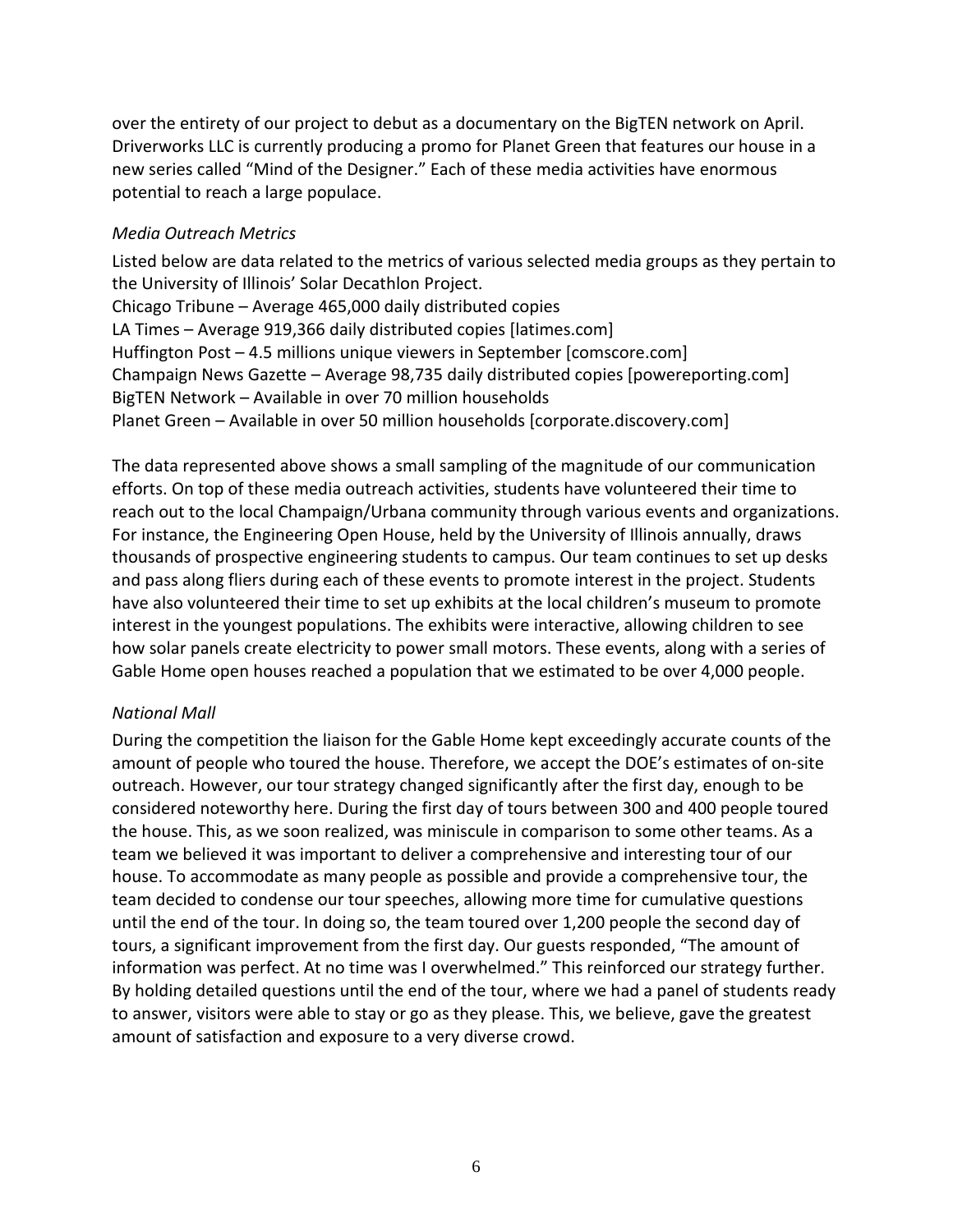

Figure 3. Gable Home exhibition on the National Mall in Washington, DC

## <span id="page-8-0"></span>*Campus Temporary Building Site*

After construction was finished, the University of Illinois Team opened the house up to the public during a number of open house sessions, the largest of which was during the weekend of September 12‐13th where the house was open to the public for 8 hours a day. During this open house the team practiced our tour delivery, making sure to take comments from the public. As a result, the team was able to formulate responses to questions we would have otherwise been unprepared for. The team also kept a guest book that documented people's thoughts about the house. There was an overwhelming positive response. In one case, a couple by the name of Mr. and Mrs. Jobbs had been coming by the house frequently on their bikes throughout the summer, checking up on our progress and making friends with many of the students on the team. In our guest book they wrote, "The team has done an excellent job. Our experience with this house has been impressive, not only with the actual building but with the students as well, who were always willing to stop and tell us about the work being done. We wish you the best of luck in D.C." In all, the team estimated that between 1,500 and 2,000 people physically walked through the house during tours in Champaign/Urbana.

## <span id="page-8-1"></span>*Evaluation of the Team's Web Site*

Like any area of the competition, our team website had strengths and weaknesses. The general perception of the website is that it was simple, easy to navigate, and offered numerous photographs which kept visitors up to date on the status of the project. On the other hand, those with particular skills related to home building, engineering or design, however, were not always able to find the level of detailed information they desired. We feel that although the website was not as perfect as it could have been, it did add to the success of the project.

Some interesting statistics regarding the website are listed below (from January 24, 2008 to December 7, 2009). For more information, please see the attached appendix, Google Analytics Report.

- Total number of visits: 31,614
- Absolute unique visitors: 21,172
- Total page views: 94,848